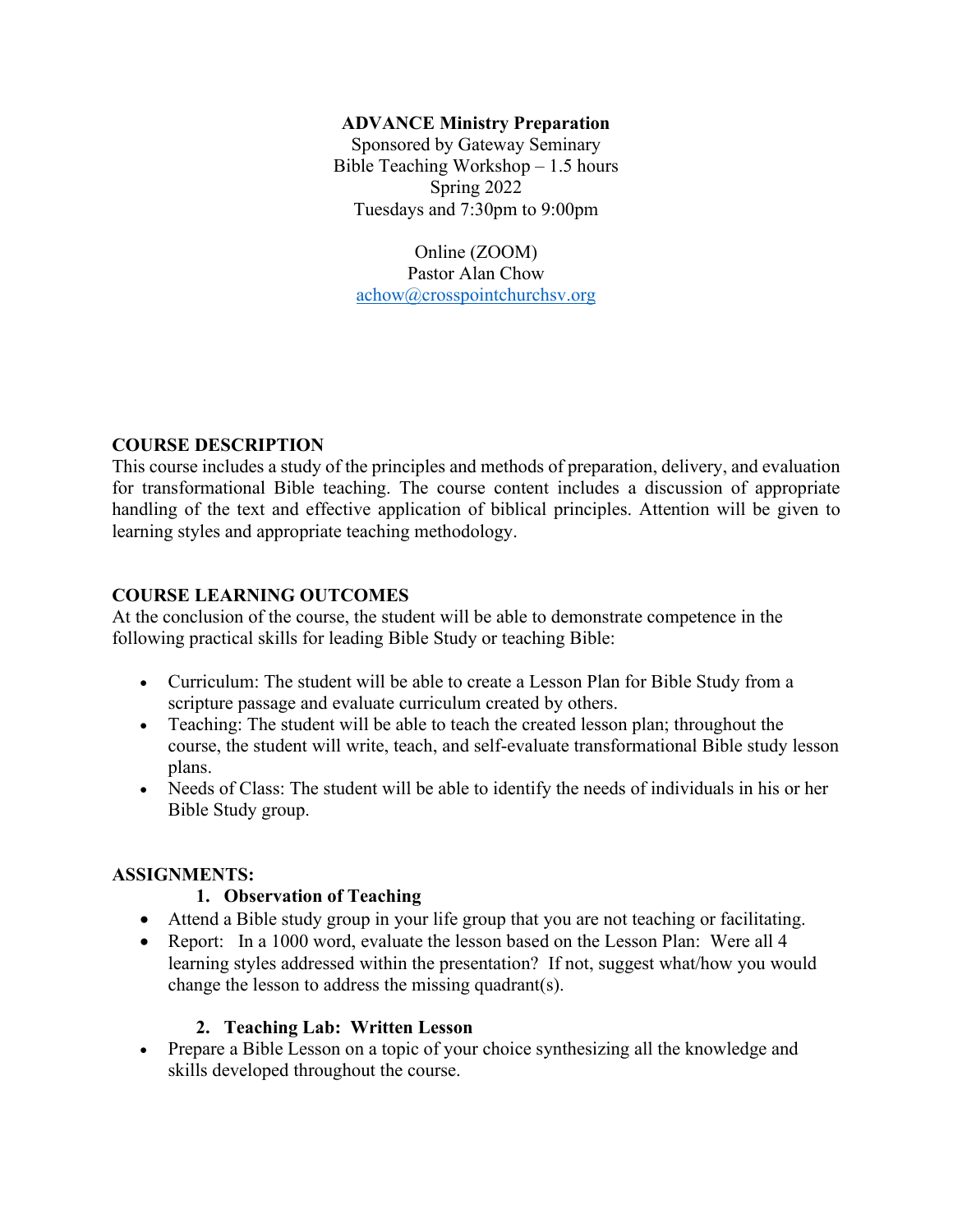- The written Lesson Plan<sup>\*\*</sup> should be clear and complete so that another person could pick up your printed copy and effectively teach from the plan.
- Teach a lesson to the class in 20 minutes. A written Lesson Plan must be submitted prior to the presentation.

\*\* A **Lesson Plan Template** will be provided at the first day of the Class.

### **GRADING SCALE:**

| • Attendance:                        | 10% |
|--------------------------------------|-----|
| $\bullet$ Ouiz                       | 10% |
| • Report on Observation of Teaching: | 30% |
| • Lesson Plan:                       | 20% |
| • Oral Presentation:                 | 30% |

| A 94-100 | $B+87-89$       | $C+77-79$     | D $65-69$ |
|----------|-----------------|---------------|-----------|
| A- 90-93 | <b>B</b> 83-86  | $C$ 73-76     | F 0-64    |
|          | <b>B</b> -80-82 | $C - 70 - 72$ |           |

| Wk             |      | Date   In Class               | <b>Assignment Due</b>                    |
|----------------|------|-------------------------------|------------------------------------------|
|                | 4/5  | <b>Basic Hermeneutics</b>     |                                          |
| $\sqrt{2}$     |      | $4/12$ Understanding Learning | Quiz on Hermeneutics                     |
|                |      | Styles & Teaching Methods     |                                          |
| $\overline{3}$ | 4/19 | <b>Student Presentation</b>   | Submit Lesson Plan prior to Presentation |
|                | 4/26 | <b>Student Presentation</b>   | Submit Report                            |

# **SELECTED BIBLIOGRAPHY:**

Fee, Gordon and Douglas Stuart. How to Read the Bible for All Its Worth. Grand Rapids, Mich.: Zondervan, 2014.

Gangel, Kenneth O. and Howard G. Hendricks. *The Christian Educator's Handbook on Teaching*. Grand Rapids, Mich. : Baker Books, 1998 (2002 printing).